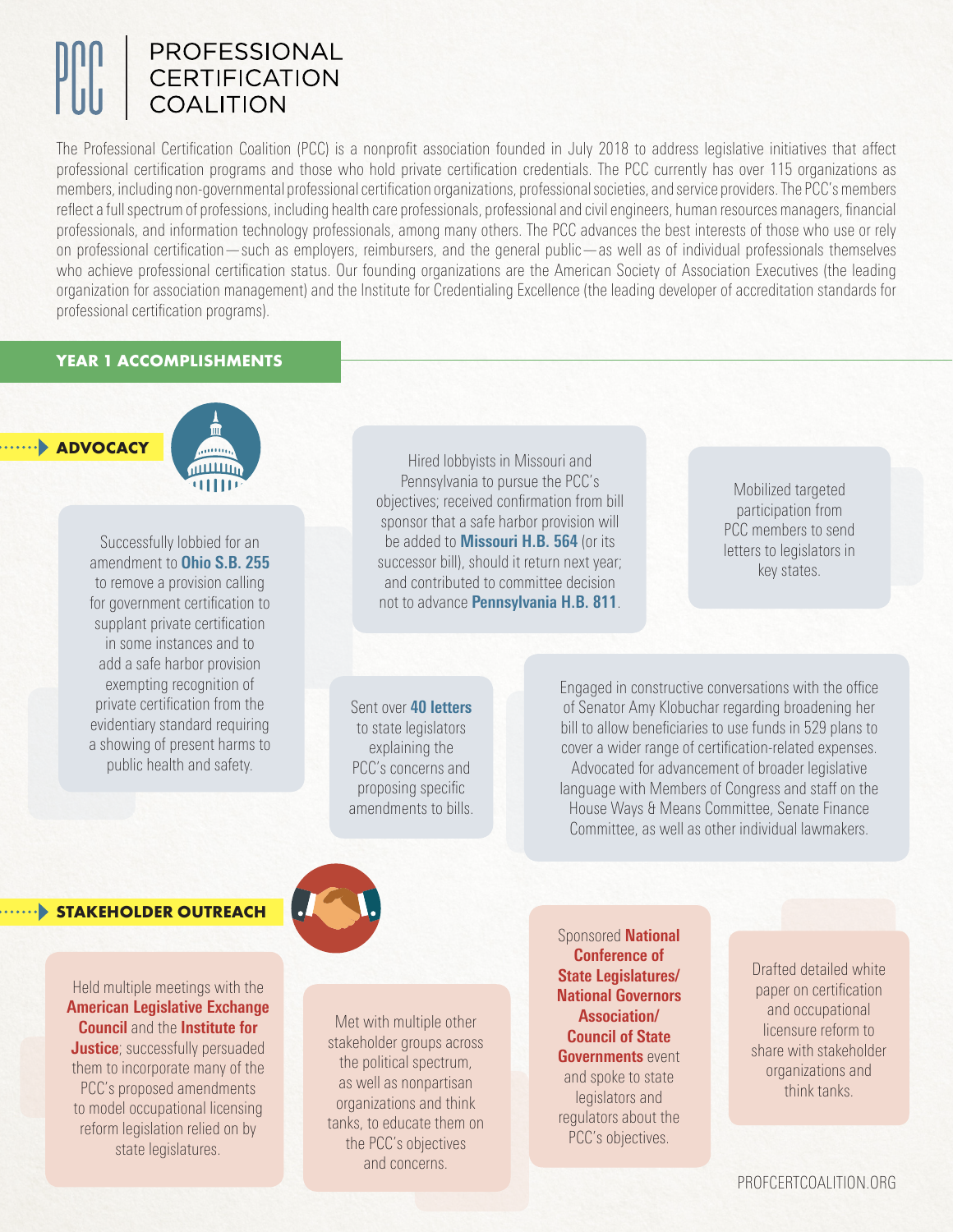

# **LEGISLATIVE/REGULATORY MONITORING**



Drafted analyses of and tracked over **80 bills** in **38 states**; provided regularly updated watchlist of relevant legislation to members.

Monitored certificationrelated legislation across the country.

Developed in-depth written analyses of high priority bills for members.

Held monthly member strategy calls and halfday in-person member meeting; provided regular written updates and alerts to members.

Developed and maintain robust website, with public-facing information and extensive membersonly content.

**In its first fiscal year, the PCC analyzed and tracked more than 80 bills that were introduced in 38 states.**



States with no watchlist bills in first fiscal year through May 31, 2019.